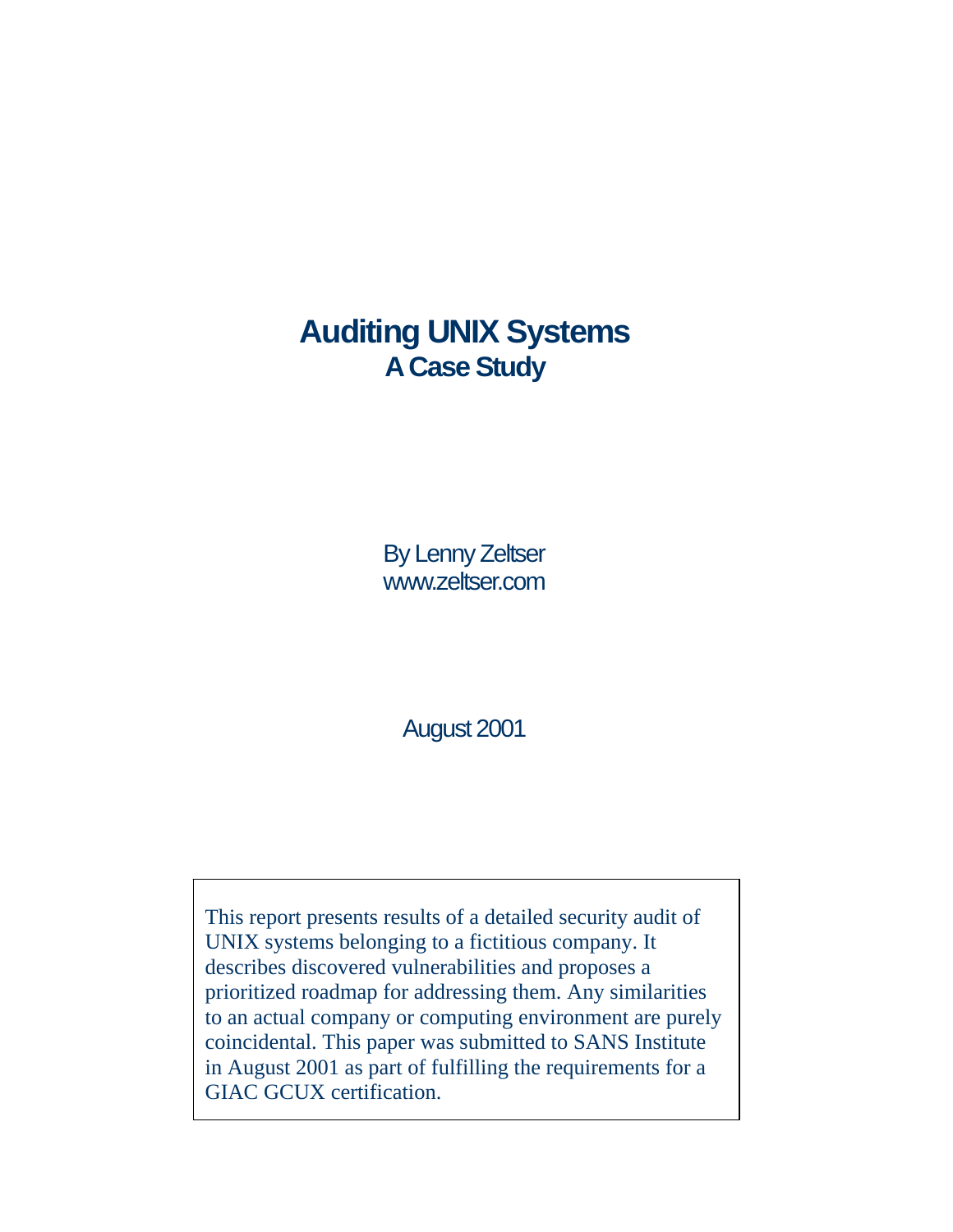# **Table of Contents**

| <b>Section 1:</b> |  |
|-------------------|--|
| 1.1               |  |
| 1.2               |  |
| <b>Section 2:</b> |  |
| 2.1               |  |
| 2.2               |  |
| 2.3               |  |
| 2.4               |  |
| 2.5               |  |
| 2.6               |  |
| 2.7               |  |
| 2.8               |  |
| 2.9               |  |
| 2.10              |  |
| 2.11              |  |
| <b>Section 3:</b> |  |
| 3.1               |  |
| 3.2               |  |
| <b>Section 4:</b> |  |
| 4.1               |  |
| 4.2               |  |
| <b>Section 5:</b> |  |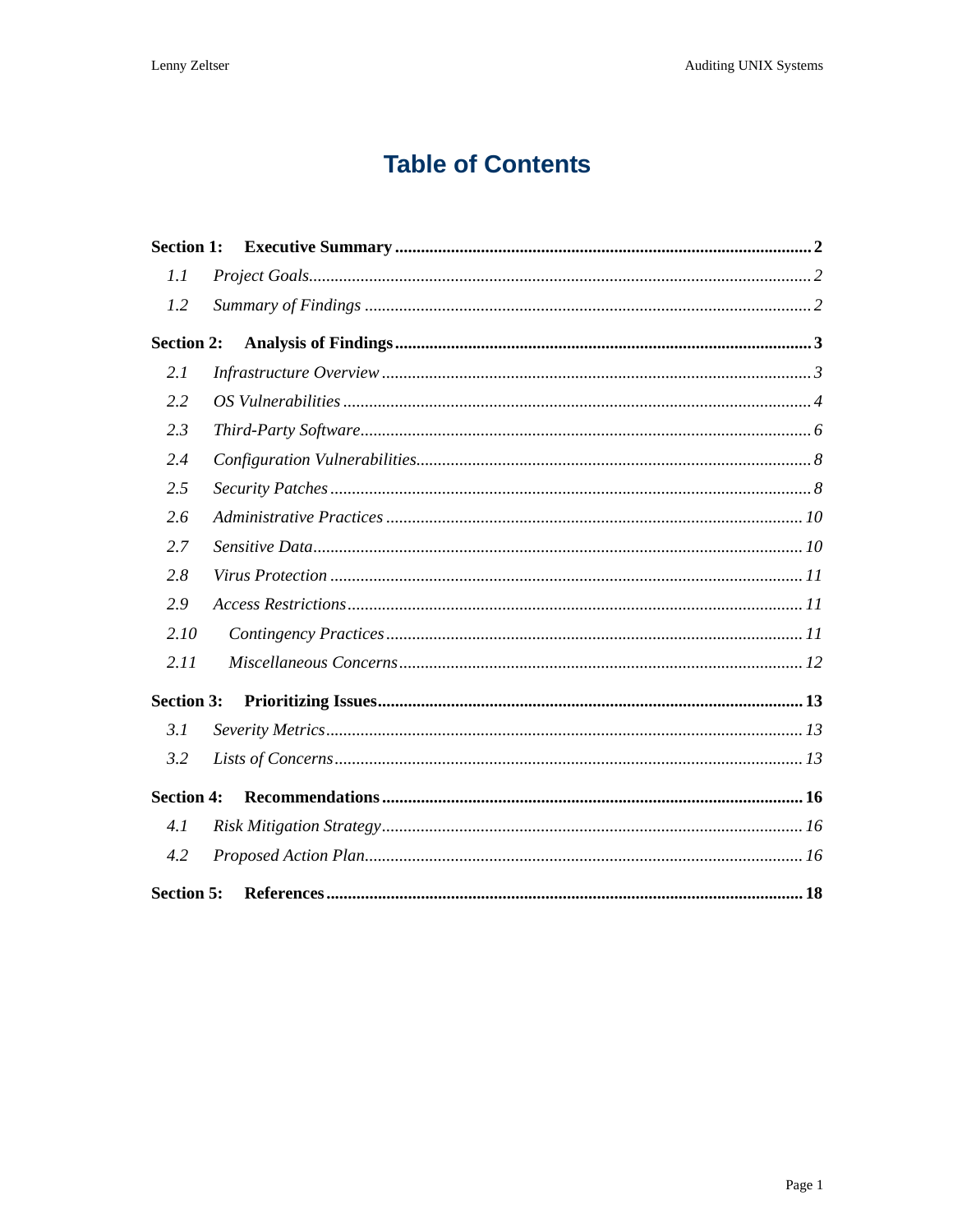## <span id="page-2-0"></span>**Section 1: Executive Summary**

#### *1.1 Project Goals*

The objective of this document is to provide GIAC Enterprises, a ficticious company invented for the purposes of creating this case study, with a security assessment of its publicly accessible computer systems. We were commissioned to perform this audit to allow GIAC Enterprises to prioritize its infrastructure advancement efforts and to define a plan of improving its security practices. Due to time and budget constraints, our study focused on weaknesses in design and implementation of systems accessible from the Internet, with the assumption that other aspects of the infrastructure will be examined in subsequent surveys.

This document presents our findings regarding the security of the organization's UNIX-based servers that provide DNS, Web, and mail services. We explore operating system, third-party and configuration vulnerabilities, outline problems with administrative and system maintenance practices, and describe issues relating to the organization's security policy. Finally, we provide a prioritized list of security concerns and propose methods of addressing discovered problems.

#### *1.2 Summary of Findings*

Our findings and recommendations concentrate on security aspects of the organization's two critical servers accessible from the Internet. Our biggest concern is that a large number of packages installed on these systems are outdated, and contain known vulnerabilities that could be exploited to remotely obtain unauthorized access to the servers. Besides presenting a risk to critical resources, this suggests that GIAC Enterprises does not place sufficient attention on tasks and costs of maintaining systems to ensure reliability and security of their operations. This is also evident from the lack of thoroughly documented security policies and procedures that should describe operational issues associated with security of the organization's systems.

Treating information security as a process requiring ongoing attention, we would have liked to see more resources devoted to anomaly detection. An anomaly, in this context, constitutes an event, whether malicious or not, that negatively impacts performance or availability of a computing resource. The organization does not presently have means of automatically monitoring the "health" of its critical systems, which may result in a prolonged downtime due to an event that could have been noticed earlier via log or process monitoring. Similarly, intrusion detection systems can be used to monitor critical networks and systems for potentially malicious activity, allowing administrators to respond to events during reconnaissance stages of attacks before they escalade into critical incidents. Additionally, the network infrastructure at the organization's corporate office was not designed to segment the environment into security zones that might dampen an attacker's actions once one of the internal systems was compromised.

We were also concerned with some of the tape backup practices employed by GIAC Enterprises. Specifically, test restores from tape are never performed, which will prevent the organization from discovering a fault in the backup mechanism, resulting in the inability to recover lost data. Additionally, all backup tapes are stored in the corporate office, and are never taken away for offsite storage. This may result in a scenario where a local or regional disaster will prevent the organization from recovering its data and resuming operations within a reasonable timeframe. Our findings and recommendation are described in greater detail in subsequent sections.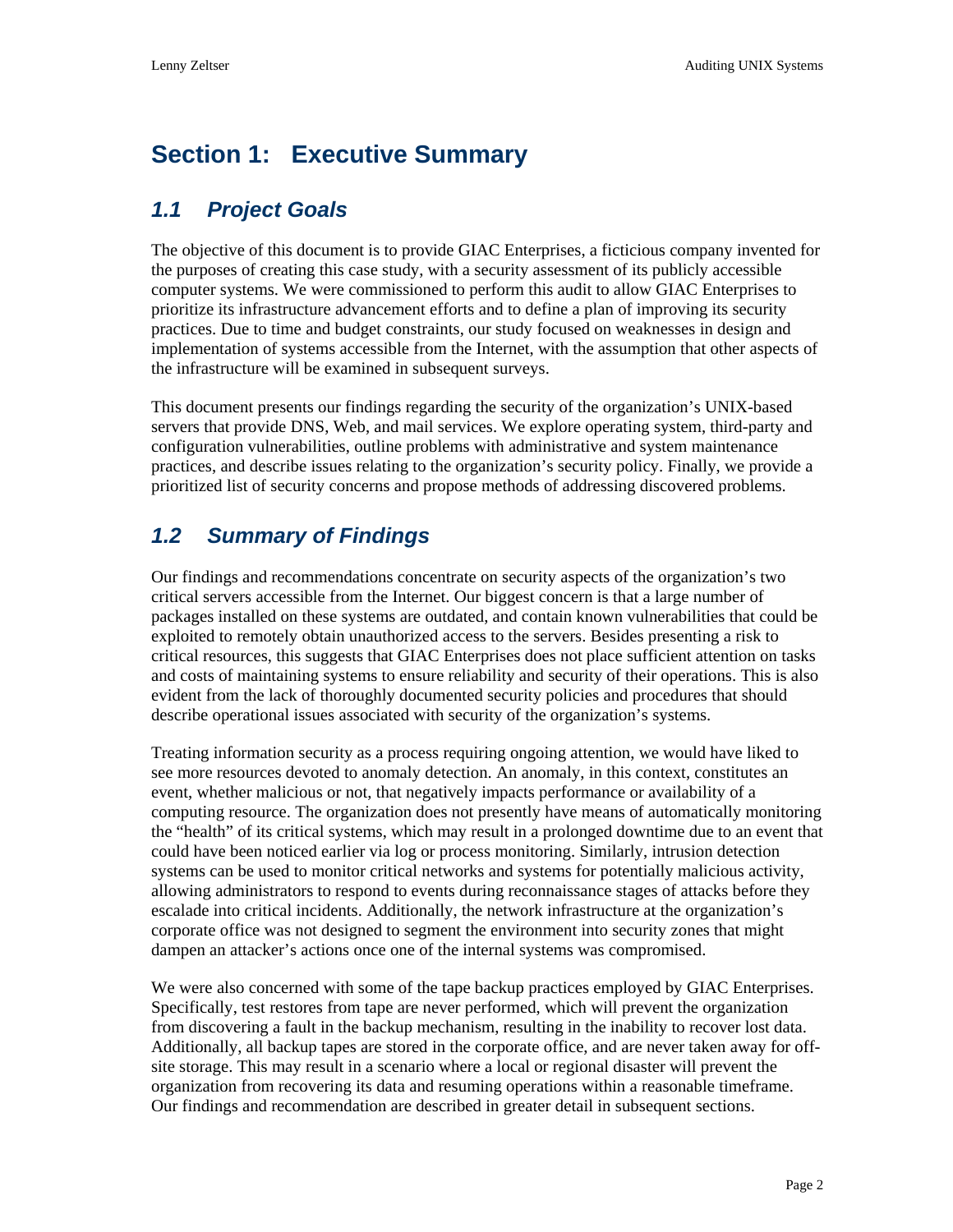## <span id="page-3-0"></span>**Section 2: Analysis of Findings**

#### *2.1 Infrastructure Overview*

[Figure 2-1](#page-3-1) below summarizes the current state of network infrastructure at GIAC Enterprises. The firewall is located behind the router, which connects the organization to the Internet. All computing resources hosted at the organization's corporate office are located on the same network behind the firewall; this is a significant concern, since a compromise to a publicly accessible system may spread to other corporate servers and workstations.

The router is Cisco 3660, and the firewall is Cisco PIX 515. Computing resources are interconnected using a Cisco Catalyst 4006 switch. The firewall provides Network Address Translation (NAT), dynamically mapping outbound connections to the Internet to a block of public IP addresses assigned to GIAC Enterprises by its ISP; inbound one-to-one NAT is performed for servers that need to be accessed from the Internet.



<span id="page-3-1"></span>*Figure 2-1* 

For the purpose of our assessment, we grouped these resources into systems required for the organization's internal needs: corporate workstations and servers, as well as into publicly accessible servers that provide Domain Name System (DNS), Web, and mail services. Our analysis concentrates on servers accessible from the Internet: these are implemented as two Dell PowerEdge 6450 servers running Red Hat Linux 7.0. DNS services are provided by a system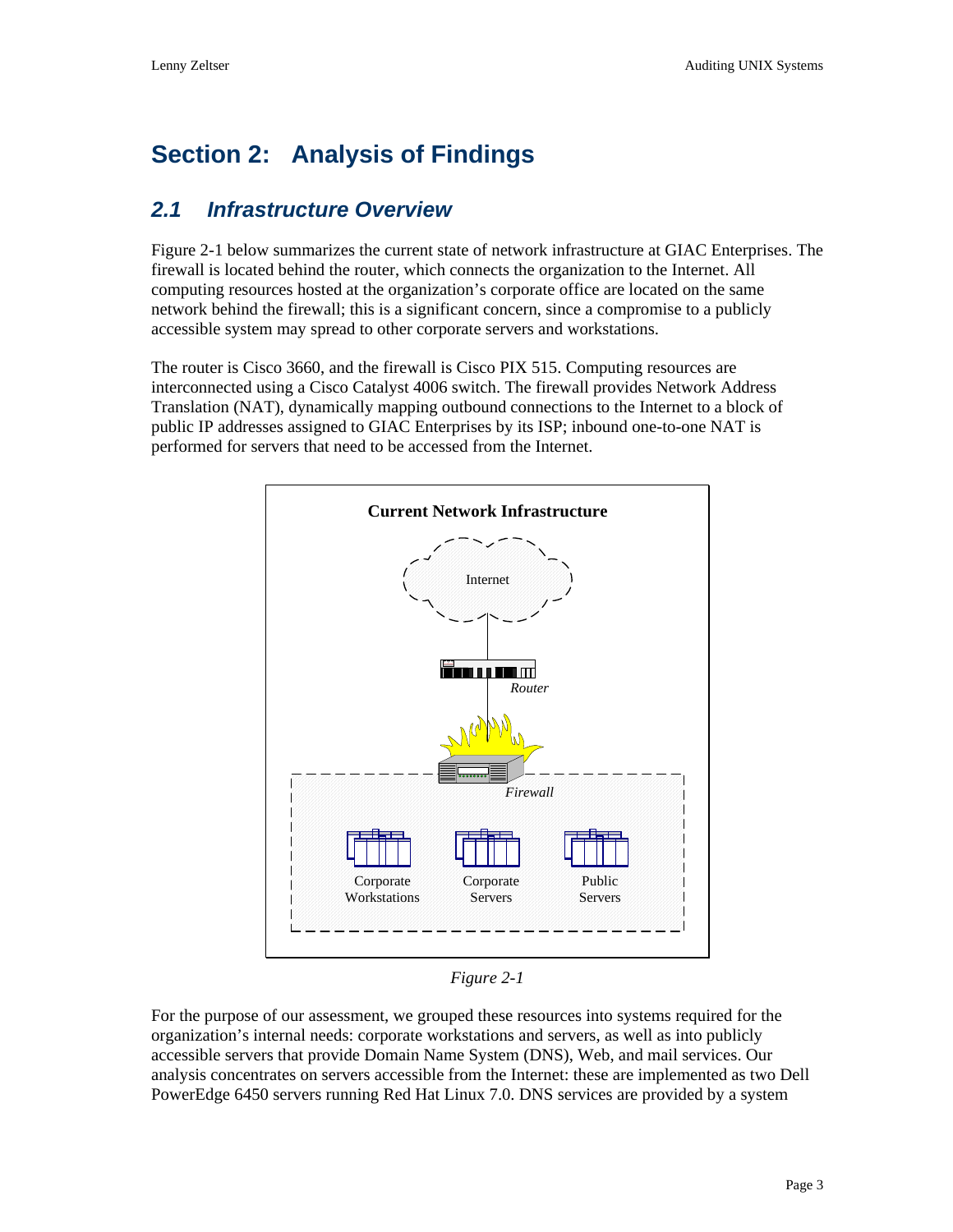<span id="page-4-0"></span>known as *bluewiz*, while Web and mail services are hosted on a single system known as *redrum*, as shown in Figure 2-2 below.

| <b>Server Specifications</b> | <b>Server Functions and Related Notes</b>                                                                                                                                            |  |
|------------------------------|--------------------------------------------------------------------------------------------------------------------------------------------------------------------------------------|--|
| Name: <i>bluewiz</i>         | This server provides DNS services to client systems located on                                                                                                                       |  |
| OS: Red Hat Linux 7.0        | the Internet, providing Internet users with information<br>regarding the organization's domain name records.                                                                         |  |
| IP: 192.168.1.123            |                                                                                                                                                                                      |  |
| Name: <i>redrum</i>          | This server provides Web services to Internet users via the                                                                                                                          |  |
| OS: Red Hat Linux 7.0        | HTTP and HTTPS protocols for the purpose of hosting the<br>organization's corporate site. Additionally, the server provides<br>electronic mail services via SMTP and IMAP protocols. |  |
| IP: 192.168.1.124            |                                                                                                                                                                                      |  |

*Figure 2-2* 

#### *2.2 OS Vulnerabilities*

Both systems that we examined were running custom installations of Red Hat Linux 7.0 as the underlying operating system (OS). A large number of security-related updates to the OS issued by Red Hat were not installed on the organization's servers. Detailed information regarding relevant Red Hat Linux 7.0 security advisories is available at the Red Hat support site.<sup>1</sup> Figure 2-3 below lists applicable advisories that impact the operating environment of the analy[ze](#page-18-1)[d servers.](#page-5-0) 

| <b>Advisory Identification</b>    | <b>Patch Specifications</b>                                                                                                                                       |  |
|-----------------------------------|-------------------------------------------------------------------------------------------------------------------------------------------------------------------|--|
| xinetd (RHSA-2001-092)            | Vulnerability found in xinetd's string handling could lead to a<br>system compromise. (Note that xinetd is installed on examined<br>systems, but is not running.) |  |
|                                   | http://www.redhat.com/support/errata/RHSA-2001-092.html                                                                                                           |  |
| man (RHSA-2001-069)               | A buffer overflow problem in the man package could allow a<br>user to gain privileges assigned to the setgid man command.                                         |  |
|                                   | http://www.redhat.com/support/errata/RHSA-2001-069.html                                                                                                           |  |
| kernel 2.2.19 (RHSA-2001-<br>047) | This update corrects a local denial of service and root-level<br>compromise vulnerability in the kernel.                                                          |  |
|                                   | http://www.redhat.com/support/errata/RHSA-2001-047.html                                                                                                           |  |
| openssh (RHSA-2001-041)           | This update corrects sshd start-up and PAM issues.                                                                                                                |  |
|                                   | http://www.redhat.com/support/errata/RHSA-2001-041.html                                                                                                           |  |
| rpm (RHSA-2001-016)               | This update corrects compatibility issues in the rpm package.                                                                                                     |  |
|                                   | http://www.redhat.com/support/errata/RHSA-2001-016.html                                                                                                           |  |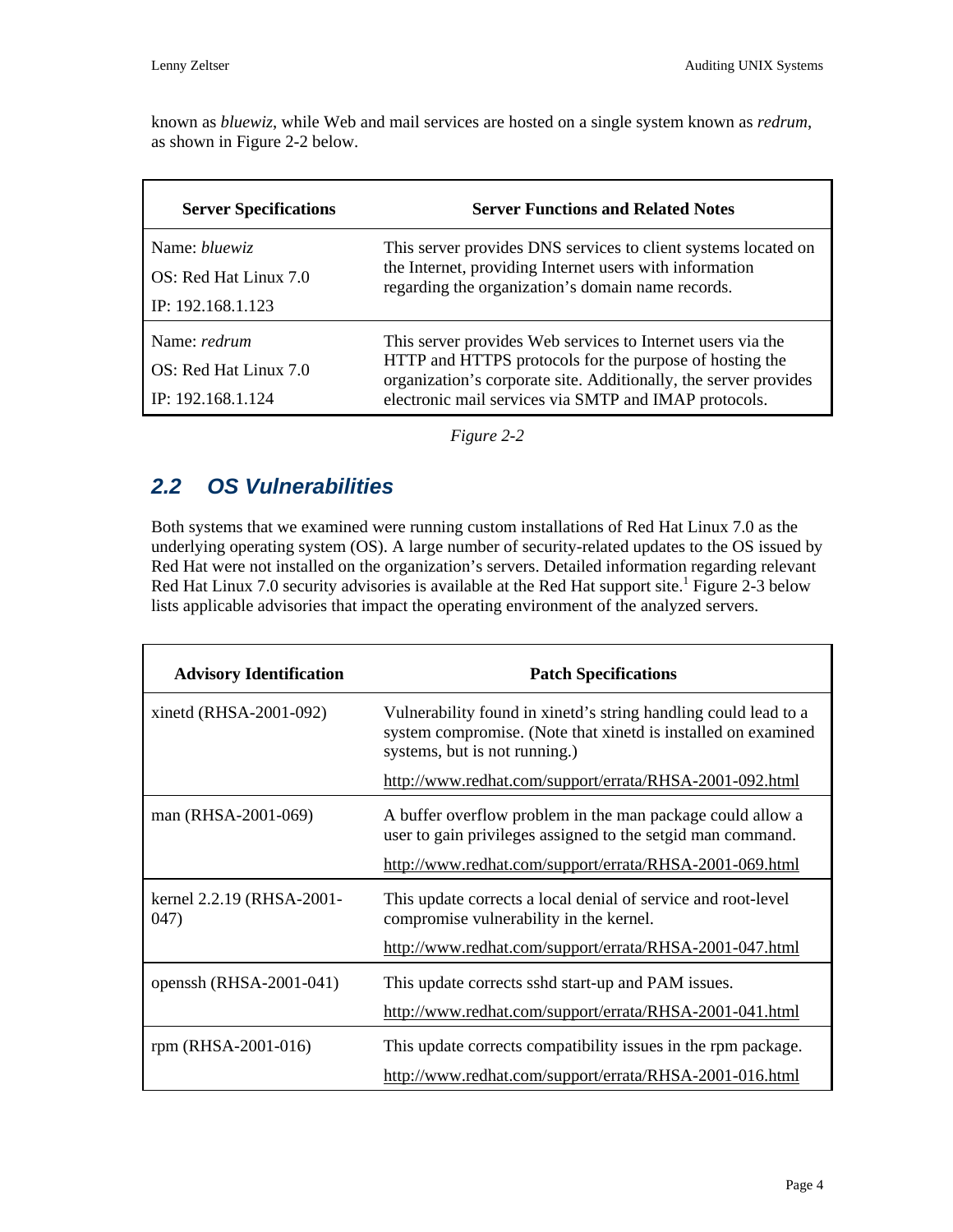| vixie (RHSA-2001-014)    | The new vixie-cron package fixes a buffer overflow<br>vulnerability that could allow users to gain elevated privileges.                                                                                                                                   |  |
|--------------------------|-----------------------------------------------------------------------------------------------------------------------------------------------------------------------------------------------------------------------------------------------------------|--|
|                          | http://www.redhat.com/support/errata/RHSA-2001-014.html                                                                                                                                                                                                   |  |
| glibc (RHSA-2001-001)    | Several bugs in the GNU C library allow unprivileged users to<br>access restricted files and preload libraries into setuid programs.                                                                                                                      |  |
|                          | http://www.redhat.com/support/errata/RHSA-2001-001.html                                                                                                                                                                                                   |  |
| slocate (RHSA-2000-128)  | This update corrects a problem that could allow users to<br>overwrite slocate's internal structures and obtain access to the<br>entire slocate database, which would allow them to learn<br>locations of files they normally would not be able to locate. |  |
|                          | http://www.redhat.com/support/errata/RHSA-2000-128.html                                                                                                                                                                                                   |  |
| ed (RHSA-2000-123)       | The ed utility uses files in /tmp in an insecure fashion, which<br>could allow users to modify restricted files.                                                                                                                                          |  |
|                          | http://www.redhat.com/support/errata/RHSA-2000-123.html                                                                                                                                                                                                   |  |
| PAM (RHSA-2000-120)      | This update to the PAM package fixes a number of security<br>bugs, including a possible buffer overflow vulnerability.                                                                                                                                    |  |
|                          | http://www.redhat.com/support/errata/RHSA-2000-120.html                                                                                                                                                                                                   |  |
| gnorpm (RHSA-2000-072)   | The gnorpm utility contains a vulnerability that may allow a<br>local user to trick the root user into writing to arbitrary files.                                                                                                                        |  |
|                          | http://www.redhat.com/support/errata/RHSA-2000-072.html                                                                                                                                                                                                   |  |
| modutils (RHSA-2000-108) | Vulnerability in the modutils package could allow a local user<br>to obtain root-level access to the system.                                                                                                                                              |  |
|                          | http://www.redhat.com/support/errata/RHSA-2000-108.html                                                                                                                                                                                                   |  |
| ncurses (RHSA-2000-115)  | Local users may exploit a vulnerability in neurses to gain<br>privileges assigned to a setuid application utilizing neurses.                                                                                                                              |  |
|                          | http://www.redhat.com/support/errata/RHSA-2000-115.html                                                                                                                                                                                                   |  |
| iputils (RHSA-2000-087)  | This update fixes a number of security-related problems with<br>the implementation of the ping utility.                                                                                                                                                   |  |
|                          | http://www.redhat.com/support/errata/RHSA-2000-087.html                                                                                                                                                                                                   |  |
| tmpwatch (RHSA-2000-080) | The tmpwatch program has a local denial of service and a root<br>exploit, associated with its use of the fork() system call.                                                                                                                              |  |
|                          | http://www.redhat.com/support/errata/RHSA-2000-080.html                                                                                                                                                                                                   |  |

<span id="page-5-0"></span>*Figure 2-3* 

In Figure 2-3 above we listed only patches to OS components that were installed on the analyzed se[rvers; adviso](#page-5-0)ries related to third-party applications are discussed further in the document. Additionally, in Section 4: Recommendations we describe specific procedures for patching up the systems in the m[ost efficient manner.](#page-16-1)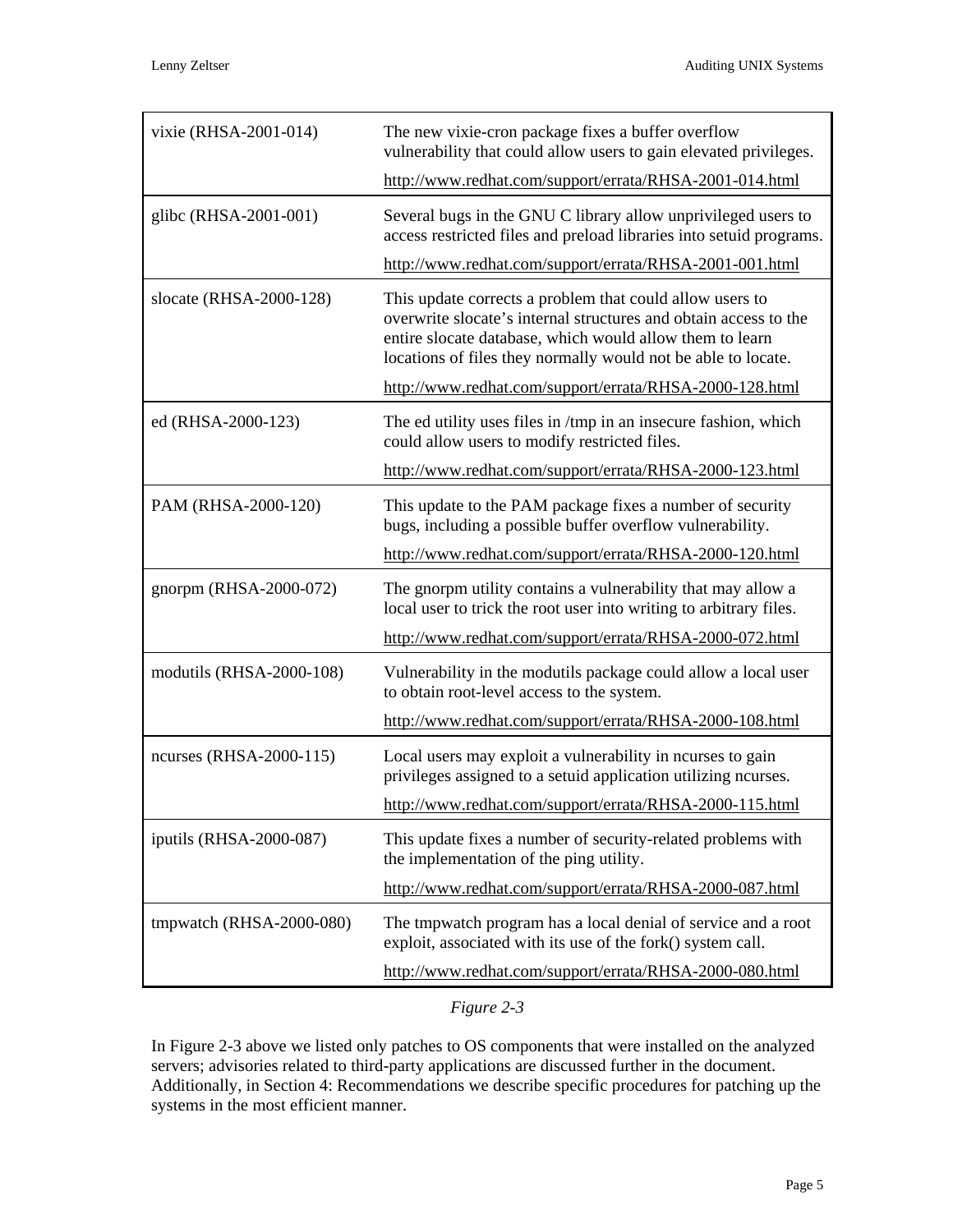### <span id="page-6-0"></span>*2.3 Third-Party Software*

When performing our assessment, we examined third-party software installed on the *bluewiz* and *redrum* servers. Figure 2-4 below lists software components that are required for fulfilling business needs a[ssociated w](#page-6-1)ith these systems. Our analysis showed that these applications have not been patched to address known vulnerabilities. Critical nature of several discovered vulnerabilities could allow a remote attacker to gain access to internal systems.

| <b>Installed Software</b>                                                                              | <b>Software Description</b>                                                                                                        | <b>Patch Specifications</b>                                                                                                                                  |
|--------------------------------------------------------------------------------------------------------|------------------------------------------------------------------------------------------------------------------------------------|--------------------------------------------------------------------------------------------------------------------------------------------------------------|
| Bind 8.2.2                                                                                             | Provides DNS<br>functionality on the<br>bluewiz server.                                                                            | A number of significant security<br>vulnerabilities have been discovered and<br>fixed since release 8.2.2 of BIND.                                           |
|                                                                                                        |                                                                                                                                    | http://www.isc.org/products/BIND/bind-<br>security.html                                                                                                      |
| UW imapd 2000c                                                                                         | Provides mail-related<br>IMAP functionality on the                                                                                 | Various buffer overflow vulnerabilities were<br>fixed by the latest release of imapd.                                                                        |
|                                                                                                        | <i>redrum</i> server.                                                                                                              | http://www.redhat.com/support/errata/RHSA-<br>2001-094.html                                                                                                  |
| Sendmail 8.11.1                                                                                        | Provides mail transport<br>functionality on the<br>redrum server.                                                                  | Sendmail may be susceptible to possible race<br>condition, which may elevate privileges of a<br>local redrum user.                                           |
|                                                                                                        |                                                                                                                                    | http://www.securityfocus.com/vdb/bottom.ht<br>ml?vid=2794                                                                                                    |
| Procmail 3.1.4                                                                                         | Assists with mail<br>processing tasks on the<br>redrum server.                                                                     | There is a problem with signal handling in<br>procmail that may allow a local <i>redrum</i> user<br>to obtain elevated access on the server.                 |
|                                                                                                        |                                                                                                                                    | http://www.securityfocus.com/vdb/bottom.ht<br>ml?vid=3071                                                                                                    |
| Apache 1.3.14<br>Provides Web<br>functionality via HTTP,<br>mod_ssl 2.7.1<br>and possibly HTTPS later, |                                                                                                                                    | A vulnerability in Apache may allow<br>attackers to view directory contents despite<br>the presence of the "index.html" file.                                |
|                                                                                                        | on the <i>redrum</i> server.                                                                                                       | http://www.securityfocus.com/vdb/bottom.ht<br>ml?vid=3009                                                                                                    |
| OpenSSL 0.9.5a                                                                                         | Not currently used, but<br>may at some point assist<br>in providing Web<br>functionality via HTTPS<br>on the <i>redrum</i> server. | A flaw in the OpenSSL pseudo-random<br>number generator could, theoretically, allow<br>an attacker compromise the integrity of the<br>encrypted data stream. |
|                                                                                                        |                                                                                                                                    | http://www.securityfocus.com/vdb/bottom.ht<br>ml?vid=3004                                                                                                    |

<span id="page-6-1"></span>

|  | 1 o u re |  |
|--|----------|--|
|--|----------|--|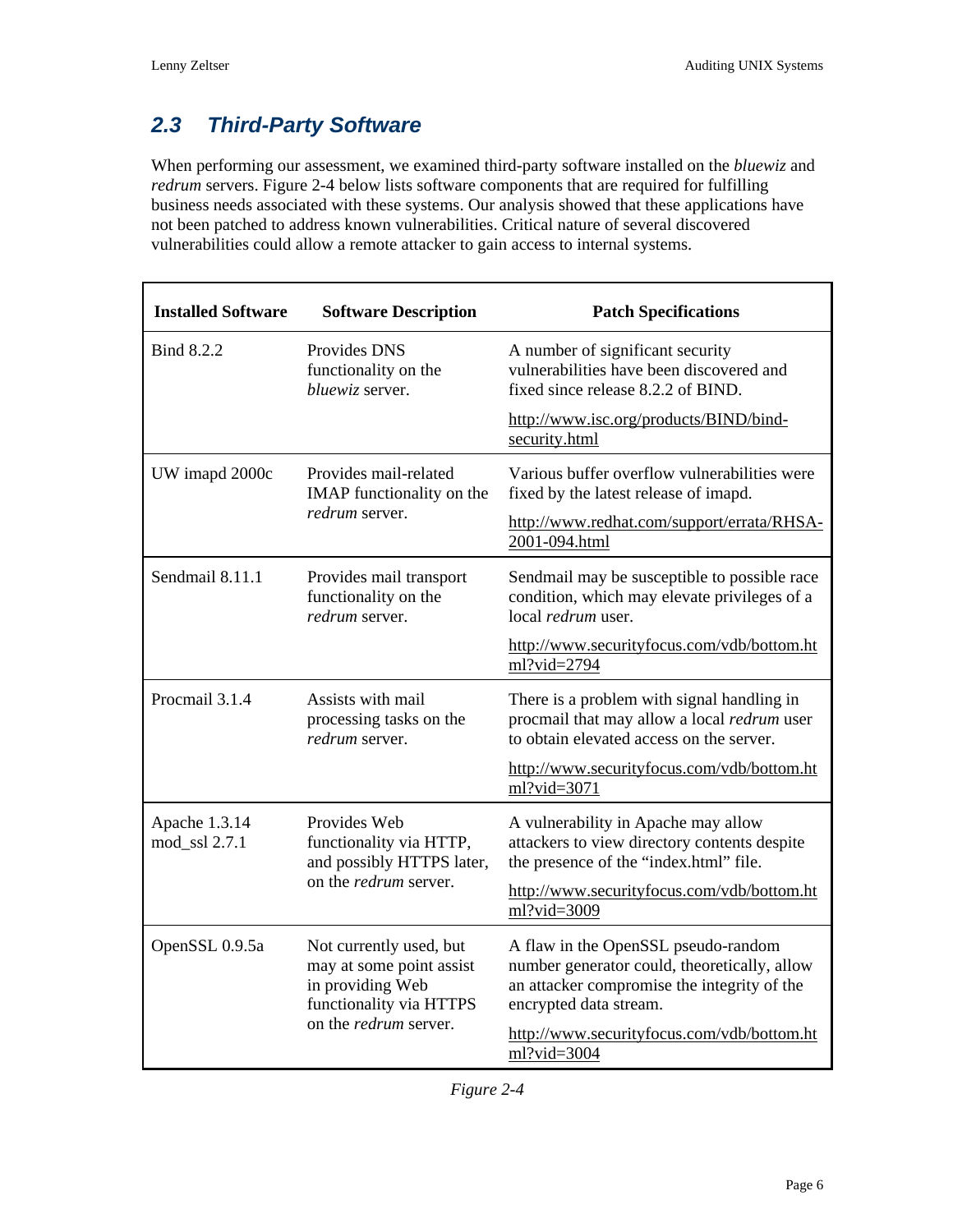As mentioned in Figure 2-4 above, the version of UW imapd running on *redrum* server could be exploited by auth[enticated cl](#page-6-1)ients to obtain interactive access to the host. Furthermore, vulnerabilities present in installed versions of sendmail and procmail, when combined with the imapd exploit, could allow an authenticated remote user to obtain root-level access to *redrum* server. Vulnerabilities present in Apache and related SSL libraries on *redrum* are not critical, although they could leak sensitive information to a determined attacker.

We are also concerned that the version of BIND running on the *bluewiz* server is vulnerable to a number of denial of service (DoS) attacks. Additionally, one of the bugs may allow an attacker to obtain privileges of the user *named* that the Web server process is running as; this could be used as a launching pad for further attacking *bluewiz* server as well as other systems behind the corporate firewall. Specifics for BIND bugs are listed at the Internet Software Consortium site.<sup>2</sup> The impact of each relevant BIND vulnerability is presented in Figure 2-5 below.

| <b>Bug Name</b> | <b>Vulnerability Description</b>                                                          | <b>Impact on GIAC Enterprises</b>                                                                                            |
|-----------------|-------------------------------------------------------------------------------------------|------------------------------------------------------------------------------------------------------------------------------|
| zxfr            | Remote DoS via a transfer of<br>compressed zone files.                                    | This is not critical, since the DNS server is<br>configured to accept zone transfers only<br>from the ISP's DNS server.      |
| sigdiv0         | Remote DoS via signature<br>verification of signed zone<br>transfers.                     | This is not critical, since the DNS server is<br>configured to accept zone transfers only<br>from the ISP's DNS server.      |
| <b>STV</b>      | Remote DoS due to the<br>handling of the compression<br>pointer table.                    | This may result in DNS service downtime<br>if exploited by an attacker.                                                      |
| nxt             | Remote privilege elevation due<br>to unsafe processing of NXT<br>records.                 | This could allow an attacker to execute<br>arbitrary code with the privileges of user<br>named that BIND runs as on bluewiz. |
| sig             | Remote DoS due to improper<br>handling of SIG records.                                    | This may result in DNS service downtime<br>if exploited by an attacker.                                                      |
| naptr           | Remote DoS due to improper<br>validation of zone data for the<br>NAPTR record.            | This is not critical, since the DNS server is<br>configured to accept zone transfers only<br>from the ISP's DNS server.      |
| maxdname        | Remote DoS and possible<br>unexpected behavior via a<br>buffer overflow attack.           | This may result in DNS service downtime,<br>and possible privilege elevation if<br>exploited by an attacker.                 |
| infoleak        | Remote information loss via a<br>malicious inverse query.                                 | This may result in the attacker reading<br>environment variables from <i>bluewiz</i> .                                       |
| tsig            | Remote privilege elevation via<br>a buffer overflow when<br>handling TSIG signed queries. | This could allow an attacker to execute<br>arbitrary code with the privileges of user<br>named that BIND runs as on bluewiz. |

| $_{our}$ |  |
|----------|--|
|          |  |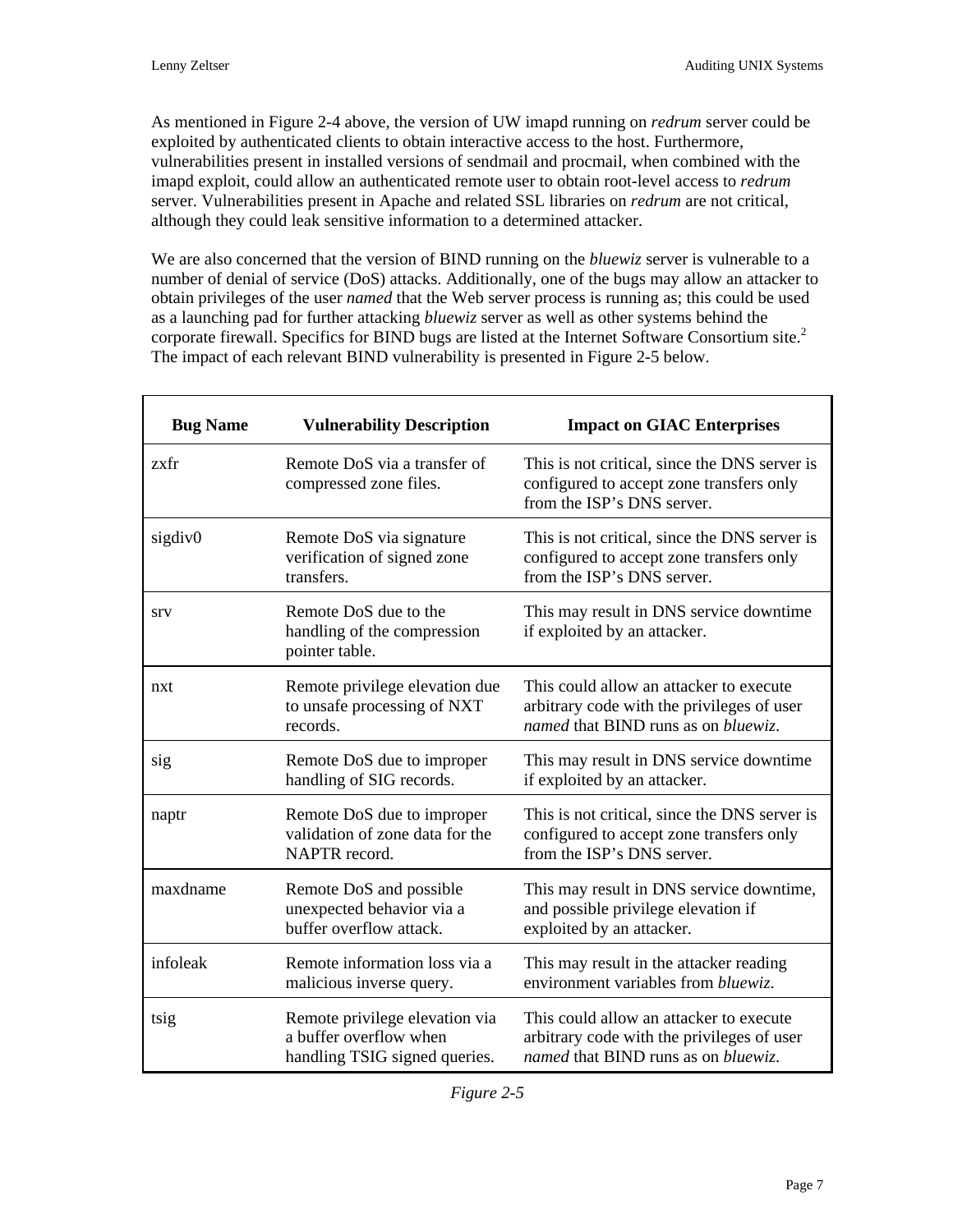## <span id="page-8-0"></span>*2.4 Configuration Vulnerabilities*

When examining configurations of systems in question, we were pleased to see that packages installed on the servers were primarily limited to applications and utilities that were necessary for the servers to function. A notable exception to this was knfsd and portmap packages, which were installed on both *bluewiz* and *redrum*, but were not running; we suggest removing them since these servers do not need to provide NFS or RPC functionality. We also recommend removing the xinetd package, since none of the xinetd-based services are being used.

Additionally, both servers that we analyzed were running the XFree86 and GNOME packages. The X Window System, in combination with GNOME provides graphical user interface (GUI) for various interactive applications. While GUI utilities often streamline system administration, we suggest considering removing these packages from the systems to minimize the number of applications that could be exploited by a determined attacker. Based on our conversations with the system administration staff at GIAC Enterprises, we believe that they will feel comfortable administering the systems from the command line after an initial learning period.

Both servers also had the Netscape Communicator package installed. There are a number of vulnerabilities associated with browsing the Internet from a critical server. At the same time, the Web browser may be useful for system administrators when viewing HTML-based documentation or accessing Intranet servers. Pending further assessment of the administrators' needs, we suggest not performing any tasks associated with the use of the Web browser from production servers, and removing the Netscape Communicator package from *bluewiz* and *redrum*.

Even though the version of BIND running on the *bluewiz* server was vulnerable to a number of attacks, we were pleased to see that BIND was configured in a manner that minimized impact of a successful compromise. Specifically, the *named* process was running in a properly chroot'ed environment consistent with recommended industry practices.<sup>3</sup> However, a number of files in *named's* "jail" were left world-readable, instead of being acce[ss](#page-18-2)ible only to the *named* user.

BIND configuration properly restricted zone transfers to take place only between *bluewiz* and the organization's ISP; in this configuration, *bluewiz* acts as the maser server, while the ISP's DNS server offers redundancy by acting as a slave server. One option that was notably missing from the server's named.conf file was the *allow-query* tag – we suggest utilizing this command to restrict which clients may query the DNS server for external domain information.

The Apache configuration file */etc/httpd/conf/httpd.conf* on *redrum* server was world-readable. We recommend making this file accessible only to the root user to ensure that configuration specifics of the Web server remain confidential. Additionally, the Apache server is currently configured to allow CGI script execution in any public HTML directory. We suggest removing the globally placed *Options ExecCGI* directive and using the *ScriptAlias* directive to limit which directories can host executable content on the Web server.<sup>4</sup>

## *2.5 Security Patches*

As described above, a number of software packages installed on the *bluewiz* and *redrum* servers were not patched against known vulnerabilities. The process of updating these packages can be automated through the use of the Red Hat Update Agent that is already installed on affected systems. Moreover, the Update Agent can be used to determine which of the installed software packages are outdated. For instance, Figure 2-6 below shows an excerpt from the output of the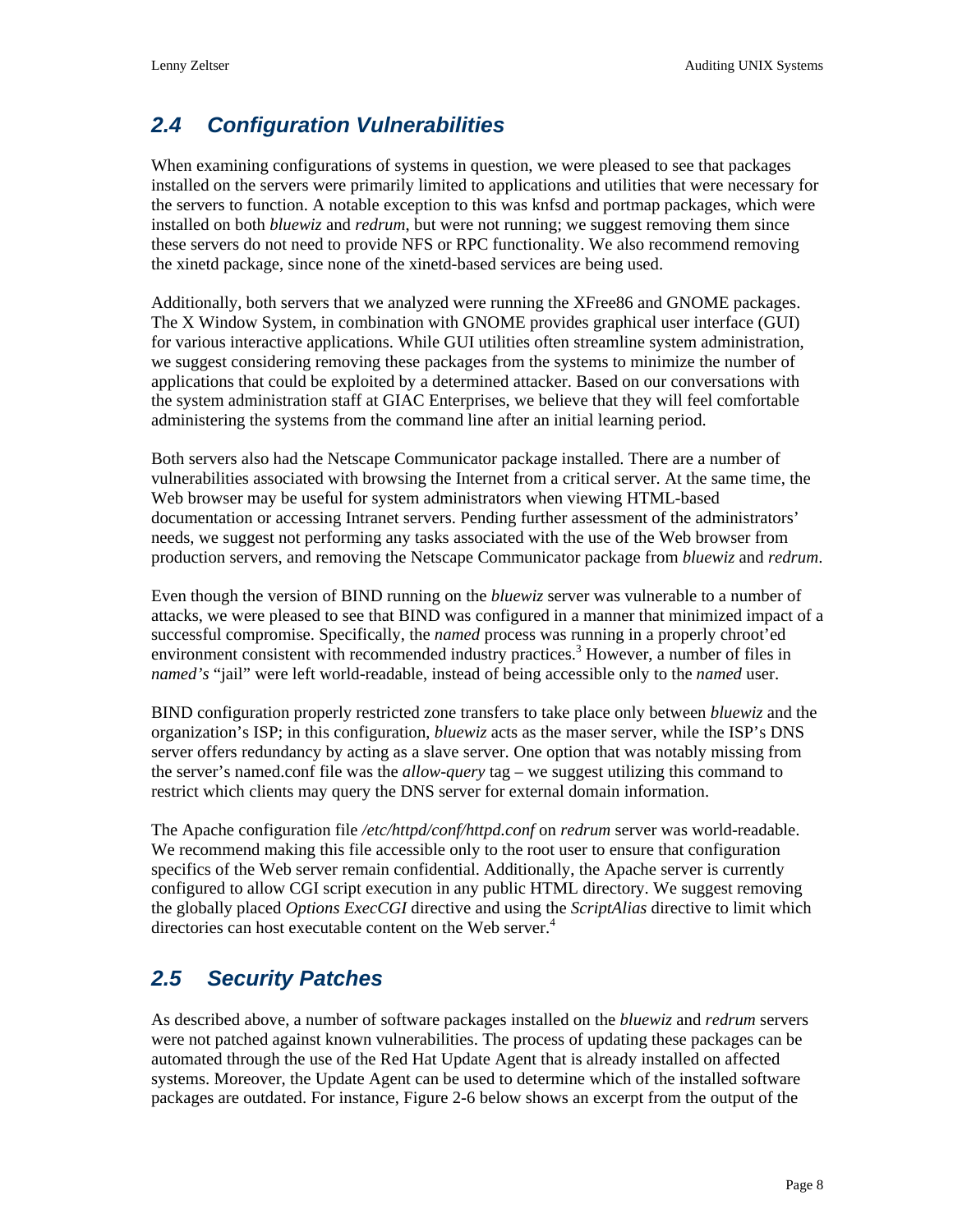"up2date --nox --list" command that we executed on the *redrum* server to list packages that may need to be updated.

| <b>Checking for Patches via the Red Hat Update Agent</b>                   |               |                              |  |
|----------------------------------------------------------------------------|---------------|------------------------------|--|
| # up2date --nox --list                                                     |               |                              |  |
| Name                                                                       | Version Rel   |                              |  |
| XFree86-VGA16                                                              | $3.3.6$ 38    |                              |  |
| qnorpm                                                                     | $0.95.1$ 6.7x |                              |  |
| libstdc++                                                                  | 2.96          | 85                           |  |
| man                                                                        | $1.5i2$ 0.7x  |                              |  |
| mount                                                                      | 2.10r         | 5                            |  |
| netscape-common                                                            | 4.77          | $\mathbf{1}$                 |  |
| netscape-communicator                                                      | 4.77          | $\mathbf{1}$                 |  |
| nfs-utils                                                                  | 0.3.1         | $7\overline{ }$              |  |
| openssh                                                                    | 2.5.2p2       | 1.7.2                        |  |
| openssh-clients                                                            | 2.5.2p2       | 1.7.2                        |  |
| openssh-server                                                             | 2.5.2p2       | 1.7.2                        |  |
| openssl                                                                    | 0.9.6         | 9                            |  |
| perl                                                                       | 5.6.0         | 10a                          |  |
| popt                                                                       | 1.6.2         | 7x                           |  |
| procmail                                                                   | 3.21          | 0.71                         |  |
| rhn_register                                                               | 1.3.2         | $\mathbf{1}$                 |  |
| rhn_register-gnome                                                         | 1.3.2         | $\overline{1}$               |  |
| xinetd                                                                     | 2.3.0         | 1.71                         |  |
| The following Packages were marked to be skipped by your<br>configuration: |               |                              |  |
| Name<br>---------------------------                                        |               | Version Rel Reason           |  |
| kernel                                                                     |               | 2.2.19 7.0.8Pkg name/pattern |  |
| kernel-doc                                                                 | 2.2.19        | 7.0.8Pkg name/pattern        |  |
| kernel-pcmcia-cs                                                           | 2.2.19        | 7.0.8Pkg name/pattern        |  |
| kernel-source                                                              | 2.2.19        | 7.0.8Pkg name/pattern        |  |
| kernel-utils                                                               | 2.2.19        | 7.0.8Pkg name/pattern        |  |
|                                                                            |               |                              |  |

#### *Figure 2-6*

We do not recommend using the Red Hat Update Agent to update major software packages that are not considered to be a part of the underlying system, specifically Apache, Sendmail, and UW imapd. This is because original distribution sites for these applications often distribute newer versions of the software than what is available from Red Hat. In general, it is a good idea to look for the latest version of the software when deciding whether to obtain the upgrade from Red Hat or from the original site. For instance, the Update Agent would retrieve version 2.5.2p2 of OpenSSH on *redrum*, even though the latest version of OpenSSH as of this writing is 2[.](#page-18-4)9p2.<sup>5</sup>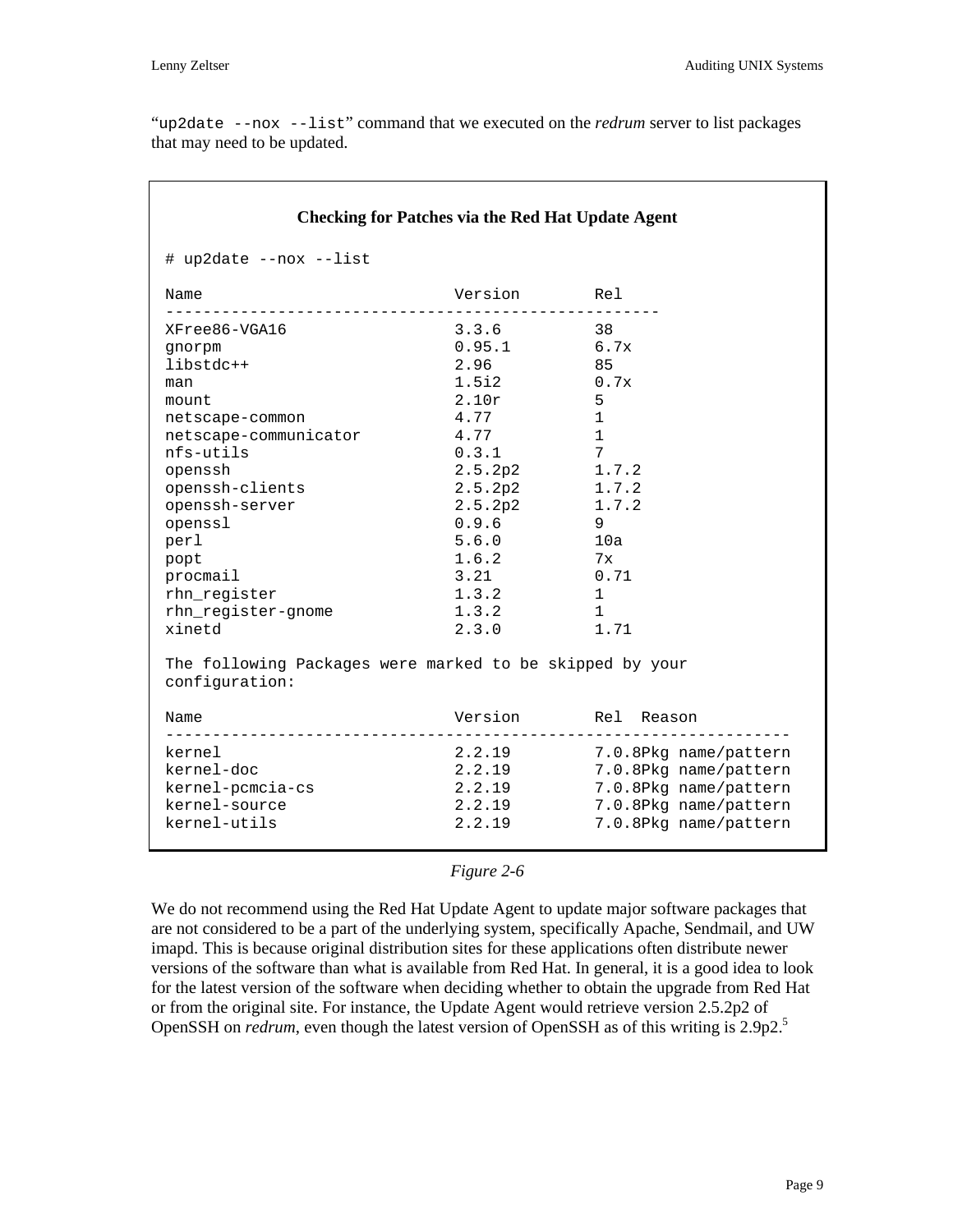#### <span id="page-10-0"></span>*2.6 Administrative Practices*

The internal system administration staff at GIAC Enterprises consists of three administrators, one of which specializes in UNIX technologies and is responsible for installing, monitoring, and maintaining UNIX-based services on the corporate network. Given the organization's staff constraints, GIAC Enterprises does not currently provide computing support services for its critical systems on 24-hour basis.

At the time of our analysis, system monitoring was performed manually by the staff, relying primarily on the organization's users to detect and report anomalies. We highly recommend automating monitoring of critical systems, specifically of the *redrum* and *bluewiz* servers. Depending on the budget, GIAC Enterprises can choose from a number of fault monitoring packages, ranging from the freely available Big Brother<sup>6</sup> to the feature-rich BMC Patrol.<sup>7</sup> Alternatively, the organization may consider outsourcin[g](#page-18-5) monitoring duties of its critical [s](#page-18-6)ystems to an external company.

Additionally, we suggest deploying integrity verification software such as Tripwire $\delta$  to ensure integrity of critical files on the *redrum* and *bluewiz* servers. This software operates by comparing snapshots of the system's state to the expected configuration, altering administrators when an unauthorized change is detected. In addition to performing host-level intrusion detection, tools such as Tripwire can be used to maintain a historical log of changes made to the organization's critical servers – this information may prove useful in future internal and external audits as well as during routine system administration duties. It is generally recommended to complement hostbased intrusion detection systems (IDS) with network-based intrusion detection systems. Network IDS monitor network communications and alert administrators when suspicious traffic is detected. Additionally, a carefully configured IDS can be used for forensic purposes when responding to an incident, allowing the organization to determine an event's severity and circumstances. Finally, an IDS can help the organization detect attacks during reconnaissance stages, before the attacker attempts to compromise a critical system.

#### *2.7 Sensitive Data*

GIAC Enterprises uses the *redrum* server for hosting its corporate Web site, which consists of static content and several Perl-based CGI scripts. OpenSSL libraries are currently installed on *redrum* without a valid SSL certificate, and this functionality of the Web server is not currently utilized. CGI scripts are being used to obtain contact information from potential customers and to gather feedback from the site's visitors. (Note that the organization's production systems are hosted at a co-location provider and are not subject to this audit.) This is the only information gathered by the Web server, and GIAC Enterprises does not deem it to be sufficiently sensitive to warrant the use of SSL. While such information does not necessarily require that it be encrypted during transport, we invite GIAC Enterprises to analyze the impact of a data intercept, and weigh it against the cost of setting up and maintaining an SSL certificate for the Web server.

We are concerned that the organization uses clear-text IMAP authentication for its remote mail users. This may result in login credentials intercepted en-route by an attacker, which can lead to a server compromise, especially in the light of other IMAP vulnerabilities discussed earlier. We suggest employing IMAPS functionality that is built into UW imapd, which will allow users to encrypt all IMAP sessions via SSL.<sup>9</sup> For proper installation, this will require obtaining a serverside SSL certificate from a compan[y s](#page-18-8)uch as VeriSign. On the client side IMAPS functionality is transparently supported by Outlook, which is being used by GIAC Enterprises.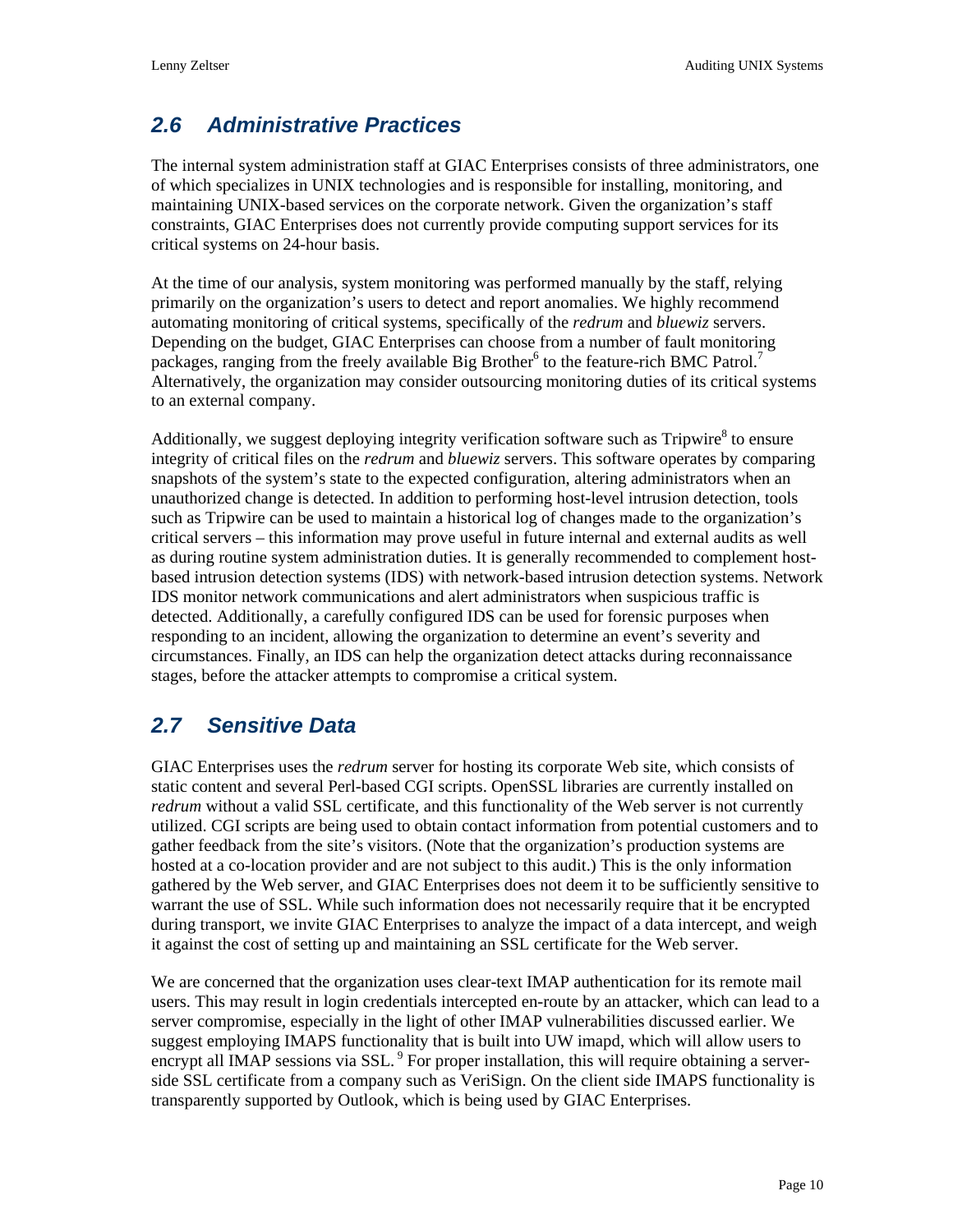#### <span id="page-11-0"></span>*2.8 Virus Protection*

GIAC Enterprises employs Norton Anti-Virus software on all its Windows-based workstations. However, our analysis showed that approximately 60% of workstations had virus pattern definitions at least 2 months old. We suggest configuring automatic update functionality, available with Norton Anti-Virus, to ensure that virus definitions remain up to date and provide the expected level of protection. Norton Anti-Virus can be configured to automatically update itself by "pulling" software and virus definition updates from Norton's Web site. Alternatively, organizations can configure the corporate edition of Norton Anti-Virus, which GIAC Enterprises owns, to "push" updates to individual workstations from a central server. The latter is the recommended solution, since it offers the most control over the update distribution process.

Anti-virus software is not installed on the organization's UNIX servers, which is acceptable considering the industry's current practice relating to servers that are used solely by system administration staff. However, we recommend configuring the mail gateway to scan incoming and outbound mail messages for viruses, to ensure that malicious code does not enter or leave the corporate network. Such configuration will provide a level of redundancy, since virus checking will be performed at the network's perimeter, as well as at individual workstations.

### *2.9 Access Restrictions*

The *redrum* and *bluewiz* servers are remotely administered through the use of OpenSSH and SFTP. SSH is a good protocol to use for this purpose, since it encrypted all aspects of the administrator's session with the server. The organization uses SecureCRT and SecureFX, a well regarded SSH client produced by Van Dyke Technologies,<sup>10</sup> to connect to servers from Windows workstations. Unfortunately, administrators directly log in [as](#page-18-9) root over the network, instead of connecting to the system using individual accounts and then using the "su" utility to obtain administrative access to the system. Logging in directly as root does not allow the organization to keep an audit track of who logged in to the system, and may allow attackers to brute-force root's login credentials. We recommend that this functionality be disabled on the servers by setting the "PermitRootLogin" value to "no" in the sshd\_config file. OpenSSH can also be compiled with support for TCP Wrappers, which will allow the organization to limit which client systems are able to connect to the SSH server; this functionality is not currently enabled on *redrum* and *bluewiz*. Additionally, we suggest using the "sudo" utility to allow administrators that do not require full root access to execute privileged commands in a controlled manner.

#### *2.10 Contingency Practices*

Both servers that we examined are backed up to tape by performing daily incremental and weekly full backups; this is achieved using the UNIX "dump" utility. However, we are concerned that GIAC Enterprises does not perform periodic test restores to ensure that the tape unit is operating as expected. We are also concerned that while backup procedures are properly documented, there are no policies for performing system restores. We suggest that the organization draft detailed policies that will outline steps necessary to recover from system failures and other security incidents in a prompt and reliable manner. Additionally, the organization should consider making copies of its full backup tapes to be taken for secure off-site storage. This can be performed every week, or twice a month, to provide the organization with a way to recover from an event such as a regional disaster.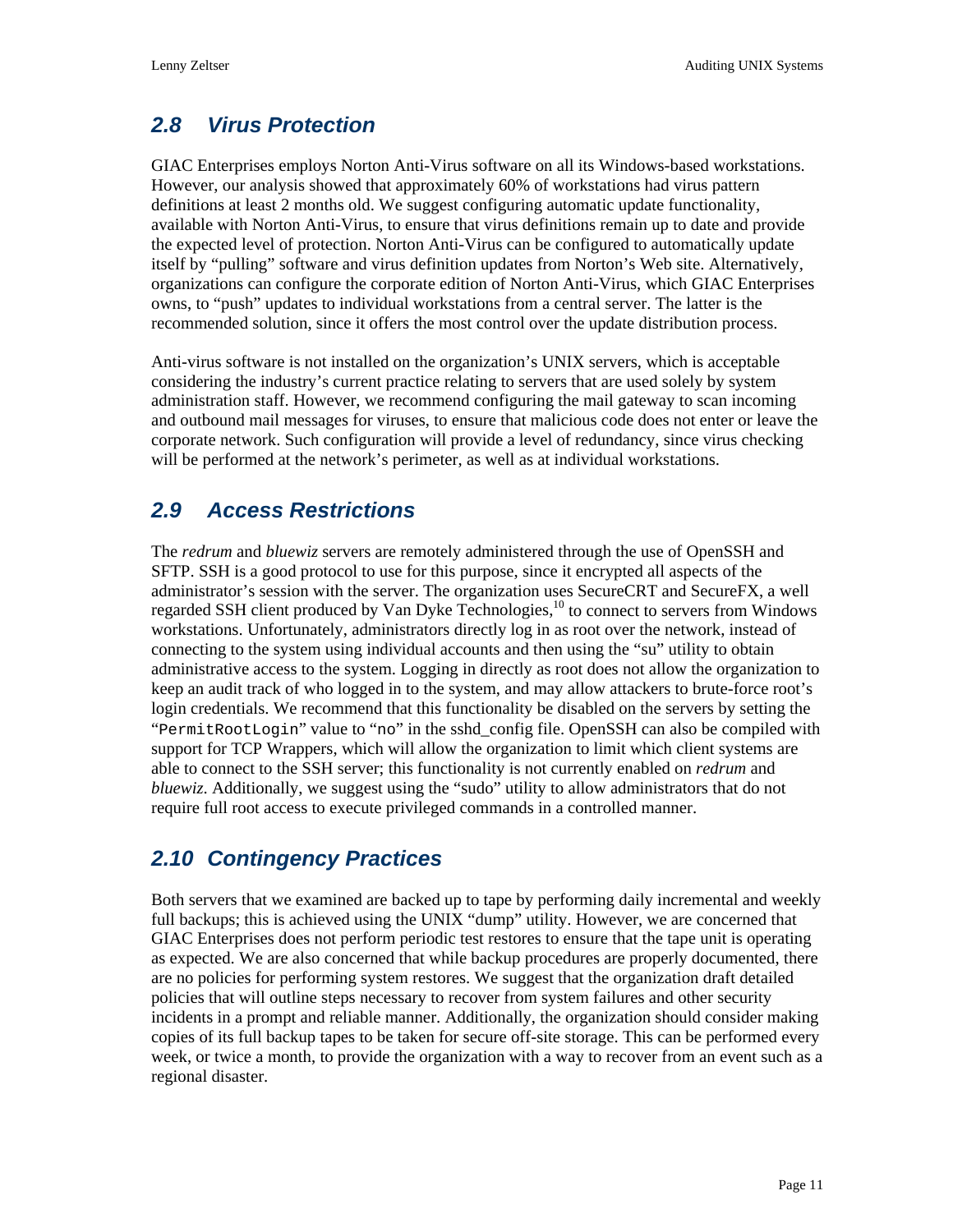<span id="page-12-0"></span>The *redrum* and *bluewiz* servers are not deployed in a cluster configuration, as the organization considers it an unnecessarily expensive solution. This is a reasonable assessment, considering that the decision was reached in a formal manner by analyzing the risk of downtime and the cost of recovery. The servers are currently using single disks for their partitions, and the organization is in the process of purchasing a RAID storage system that will introduce a level of redundancy to the servers' storage subsystem.

#### *2.11 Miscellaneous Concerns*

We are concerned with the apparent lack of security policies in the organization. Although there exists some documentation elating day-to-day computing operations, we would like to see the organization formalize its procedures in writing. This will ensure that all critical areas of the computing infrastructure are addressed in a thought-out and consistent manner, and will create a baseline against which GIAC Enterprises will be able to compare the state of its security practices through internal and third party audits. Effective security policies should address most issues discussed in this document, and define procedures, roles, and responsibilities of the company's personnel and computing resources. Additionally, we highly recommend documenting configuration parameters of the organization's critical systems – this documentation should be maintained separately from the security policy, and will help ensure that proper information about computing infrastructure is always available to authorized personnel.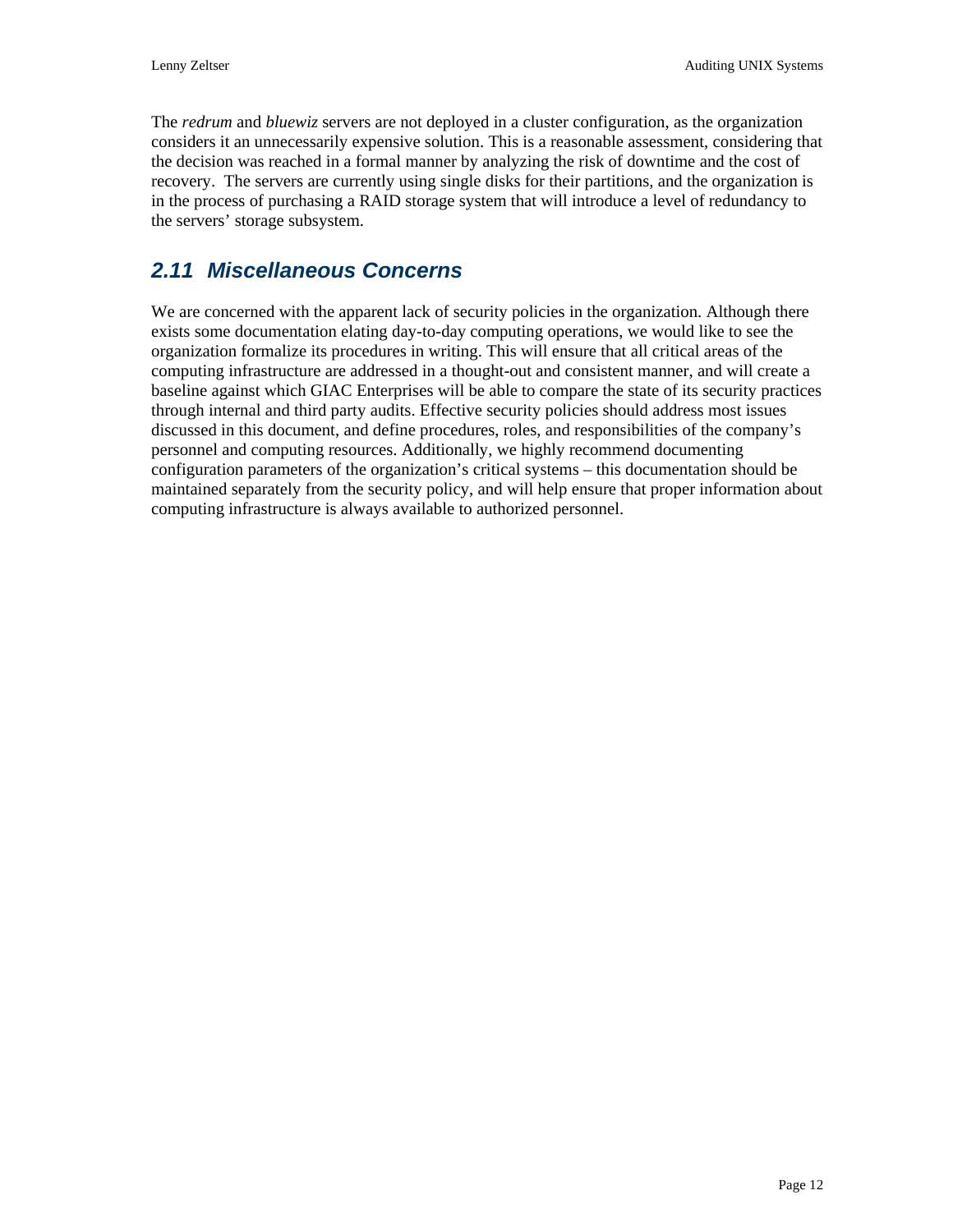# <span id="page-13-0"></span>**Section 3: Prioritizing Issues**

#### *3.1 Severity Metrics*

When prioritizing our concerns, we looked primarily at the impact that a successful exploitation of the vulnerability or misconfiguration will have on the organization's resources, as shown in Figure 3-1 below. We consulted GIAC Enterprises staff when defining severity metrics, to ensure [that our dis](#page-13-1)cussion is relevant to the organization's concerns and priorities. Note that criticality of the affected service was not considered in depth, since all services and systems analyzed during our audit were deemed to be critical.

| <b>Concern Severity</b> | <b>Description of Severity Criteria</b>                                                                                                                                                                         |  |
|-------------------------|-----------------------------------------------------------------------------------------------------------------------------------------------------------------------------------------------------------------|--|
| High                    | May result in a remote or local attacker obtaining root-level access,<br>with or without a shell, to the system. Also includes concerns relating<br>to irrecoverable loss of critical data.                     |  |
| Medium                  | May result in a remote attacker obtaining access to system's resources<br>as a non-privileged user. Also includes denial of service concerns<br>relating to services and resources.                             |  |
| Low                     | May result in a local attacker obtaining non-privileged user access to<br>data and resources that should not be accessible to an external user.<br>Also includes concerns relating to highly improbable events. |  |

<span id="page-13-1"></span>*Figure 3-1* 

#### *3.2 Lists of Concerns*

Here we present prioritized lists of vulnerabilities and concerns that we described in greater detail earlier in the document. Proposed resolutions to these issues are presented in the next section. [Figure 3-2](#page-14-0) below lists concerns to which we assigned the priority of "high."

| <b>Cause of High Concern</b>                                                                                     | <b>Potential Impact</b>                                                                                                | <b>Target</b>                                                                                                                                  |
|------------------------------------------------------------------------------------------------------------------|------------------------------------------------------------------------------------------------------------------------|------------------------------------------------------------------------------------------------------------------------------------------------|
| Vulnerabilities in installed<br>packages may allow local or<br>remote users to assume root-<br>level privileges. | Full control of a compromised<br>system by a non-privileged local<br>or remote user.                                   | Packages on <i>bluewiz</i> and<br><i>redrum</i> : tmpwatch,<br>ncurses, modutils, gnorpm,<br>glibc, vixie, kernel 2.2.19,<br>ed, PAM, iputils. |
| A combination of bugs in UW<br>imapd may allow authenticated<br>remote users to obtain root-<br>level access.    | Full control of a compromised<br>system by a non-privileged but<br>authenticated user internal to the<br>organization. | The UW imapd package<br>on <i>redrum</i> .                                                                                                     |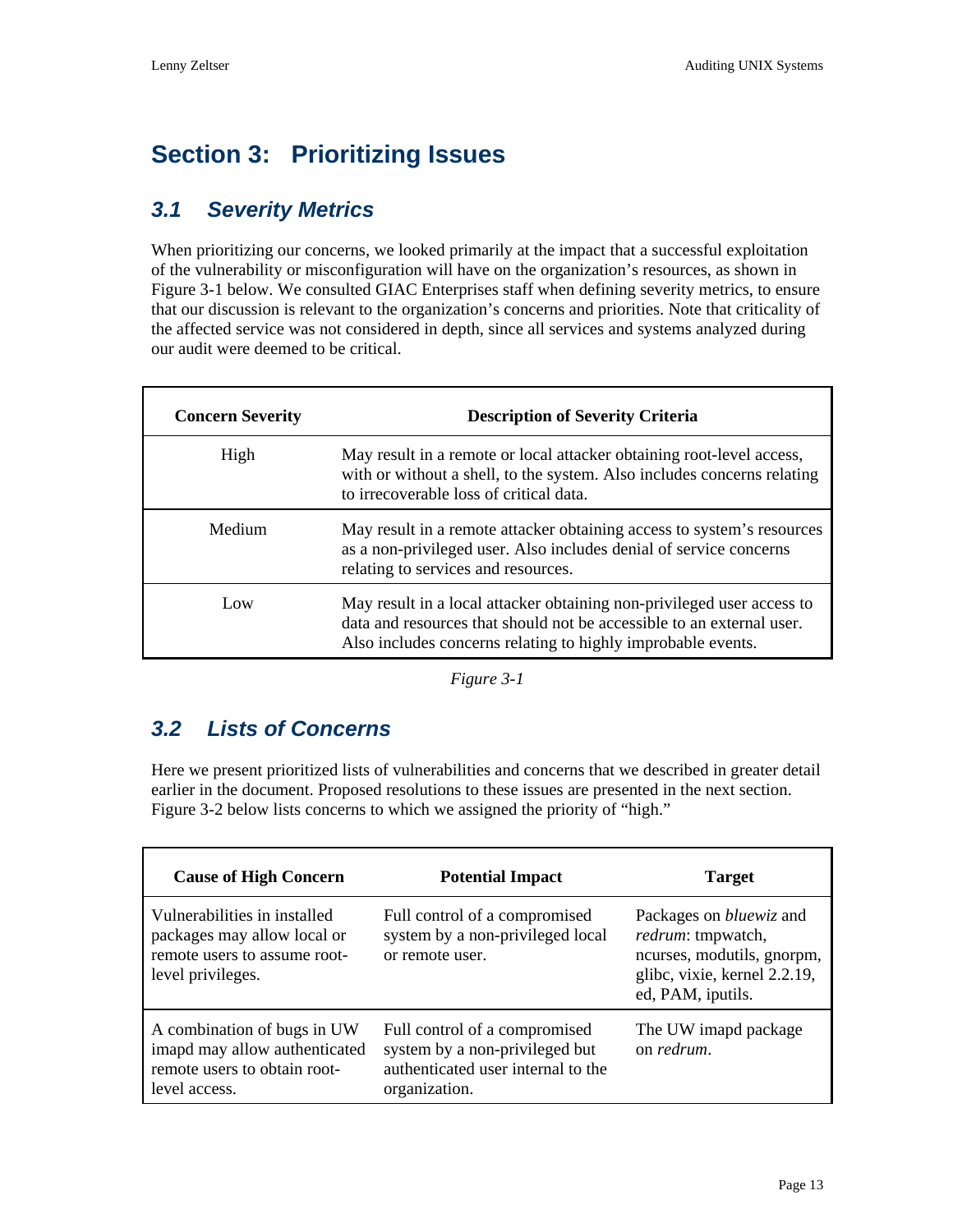| Outdated virus definitions on<br>internal workstations. | May result in a remote attacker<br>gaining access to internal systems<br>via a malicious agent. | All systems on the<br>corporate network.         |
|---------------------------------------------------------|-------------------------------------------------------------------------------------------------|--------------------------------------------------|
| Administrators do not perform<br>test restores.         | Unnoticed faults in the backup<br>mechanism may lead to lack of<br>data backup.                 | The <i>bluewiz</i> and <i>redrum</i><br>servers. |

<span id="page-14-0"></span>*Figure 3-2* 

[Figure 3-3](#page-15-0) below presents concerns to which we assigned the priority of "medium."

| <b>Cause of Medium Concern</b>                                                                                               | <b>Potential Impact</b>                                                                                                                                    | <b>Target</b>                                                                                     |
|------------------------------------------------------------------------------------------------------------------------------|------------------------------------------------------------------------------------------------------------------------------------------------------------|---------------------------------------------------------------------------------------------------|
| Vulnerabilities in installed<br>packages may allow local<br>users to assume elevated, but<br>not root-level privileges.      | Limited control of a compromised<br>system by a non-privileged local<br>or remote user.                                                                    | Package on <i>bluewiz</i> and<br>redrum: man, slocate, rpm,<br>procmail 3.1.4, sendmail<br>8.11.1 |
| <b>IMAP</b> users use clear text<br>authentication mechanisms.                                                               | Interception of valid user's login<br>credentials, which may lead to a<br>system compromise when<br>combined with existing<br>vulnerabilities in UW imapd. | The UW imapd package<br>on redrum.                                                                |
| The "nxt" and "tsig" bugs in<br><b>BIND</b> could allow a remote<br>user to execute code as user<br>named.                   | Partial control of a local system<br>by a remote user, which may lead<br>to full control via exploitation of<br>local vulnerabilities.                     | The BIND package on<br>bluewiz.                                                                   |
| Both public and internal<br>systems are hosted on the same<br>network segment.                                               | Compromise of a publicly<br>accessible server is likely to<br>expose internal systems located<br>on the same subnet.                                       | All systems on the<br>corporate network.                                                          |
| The "srv", "sig", "maxdname",<br>and "infoleak" bugs in BIND<br>might cause remote denial of<br>service or information loss. | Downtime of the DNS service<br>and possible loss of confidential<br>information.                                                                           | The BIND package on<br>bluewiz.                                                                   |
| Fault monitoring is performed<br>manually and does not cover<br>all critical resources.                                      | Late discovery of a system<br>compromise.                                                                                                                  | All systems on the<br>corporate network.                                                          |
| Lack of host and network-<br>based intrusion detection<br>systems prevents proper<br>monitoring.                             | Late discovery of a system<br>compromise.                                                                                                                  | All systems on the<br>corporate network.                                                          |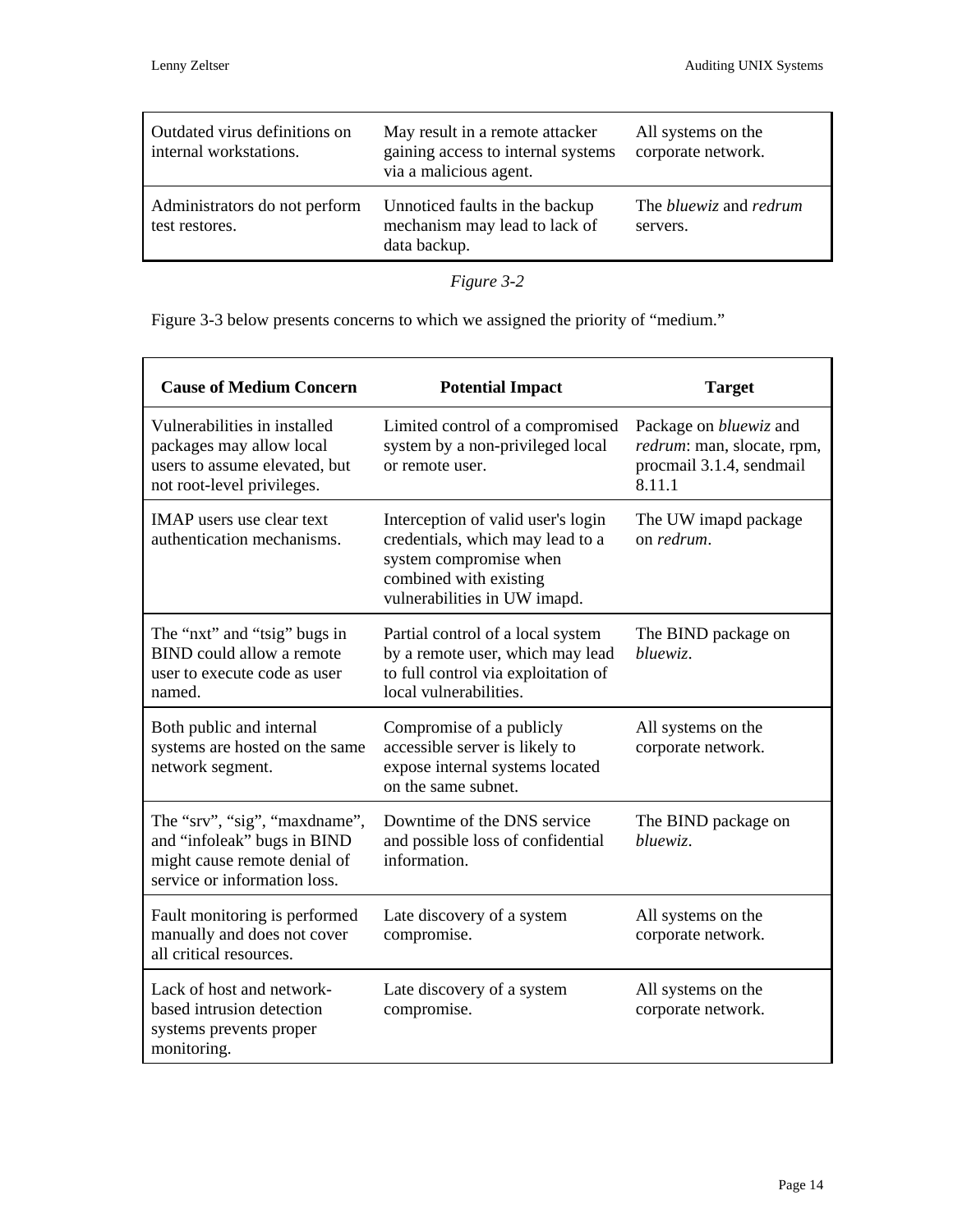| Administrators login to servers<br>directly as "root" over the<br>network.     | Lack of audit trail in case of an<br>incident, potential brute-force<br>compromise of root's login<br>credentials.        | The <i>bluewiz</i> and <i>redrum</i><br>servers. |
|--------------------------------------------------------------------------------|---------------------------------------------------------------------------------------------------------------------------|--------------------------------------------------|
| Servers do not use RAID<br>disks.                                              | Prolonged downtime in case of a<br>disk failure.                                                                          | The <i>bluewiz</i> and <i>redrum</i><br>servers. |
| Misconfigurations in Apache<br>are inconsistent with<br>recommended guidelines | Potential loss of confidential data<br>or service associated with HTTP,<br>potential execution of restricted<br>commands. | The HTTP service on<br>redrum.                   |
| Lack of documented security<br>policies and procedures.                        | Inconsistent service<br>configurations, ineffective<br>incident response, lack of<br>auditable baseline.                  | All systems on the<br>corporate network.         |

<span id="page-15-0"></span>*Figure 3-3* 

Finally, [Figure 3-4 b](#page-15-1)elow presents concerns to which we assigned the priority of "low."

<span id="page-15-1"></span>

| <b>Cause of Low Concern</b>                                                                         | <b>Potential Impact</b>                                                                               | <b>Target</b>                                                                                                              |  |
|-----------------------------------------------------------------------------------------------------|-------------------------------------------------------------------------------------------------------|----------------------------------------------------------------------------------------------------------------------------|--|
| Systems contain packages or<br>features that are not necessary<br>or that are not being used.       | Potential elevated access by a<br>non-privileged user.                                                | Packages on <i>bluewiz</i> and<br>redrum: xinetd, openssh,<br>knfsd, portmap, XFree86,<br>GNOME, Netscape<br>Communicator. |  |
| The "zxfr", "sigdiv0", and<br>"infoleak" bugs in BIND<br>might result in an unlikely DoS<br>attack. | Possible, but unlikely, downtime<br>of the DNS service.                                               | The BIND package on<br>bluewiz.                                                                                            |  |
| <b>Installed OpenSSL libraries</b><br>may be vulnerable once SSL<br>functionality is enabled.       | Potential compromise to integrity<br>of SSL-encrypted data.                                           | The HTTPS and IMAPS<br>services on <i>redrum</i> , once<br>they are being used.                                            |  |
| A vulnerability in Apache<br>exposes directory contents.                                            | A remote user may be able to<br>view directory contents despite<br>presence of the "index.html" file. | The HTTP service on<br>redrum.                                                                                             |  |
| Misconfigurations in BIND are<br>inconsistent with<br>recommended guidelines                        | Potential loss of confidential data<br>or service associated with DNS.                                | The BIND package on<br>bluewiz.                                                                                            |  |
| Copies of backup tapes are not<br>stored off-site                                                   | Lack of backup in case of a local<br>or regional disaster.                                            | The <i>bluewiz</i> and <i>redrum</i><br>servers.                                                                           |  |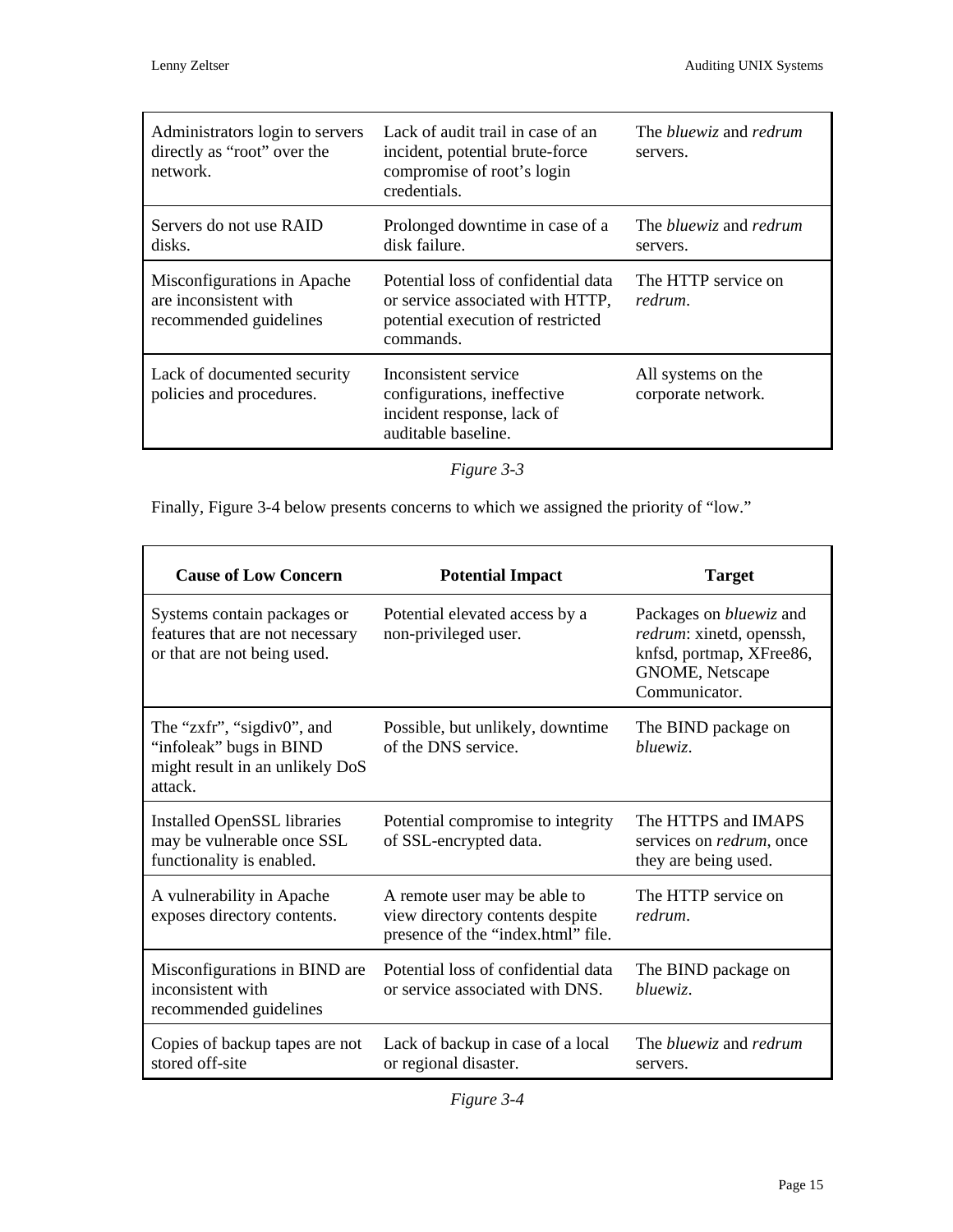# <span id="page-16-1"></span><span id="page-16-0"></span>**Section 4: Recommendations**

#### *4.1 Risk Mitigation Strategy*

In the previous section we outlined priorities for our concerns relating to information security of the organization's *redrum* and *bluewiz* servers. When deciding which of those concerns to address first, GIAC Enterprises should take into account the severity value we assigned to the issue, and weigh the cost of mitigating the issue against the value of the targeted resource. This section proposes an action plan for mitigating discovered risks that is based on our perception of resources' value, while taking into account the approximate cost of implementing our recommendations. As a general rule, we placed the most importance on mitigating concerns marked as "high", with the assumption that the organization may be willing to rapidly implement these recommendations at the cost of possibly delaying the mitigation of issues of "low" priority. (Budget constraints were articulated to us in the beginning of the project, and have been guiding our efforts throughout this engagement.)

#### *4.2 Proposed Action Plan*

[Figure 4-1](#page-17-0) below outlines the proposed action plan for addressing our concerns described earlier in the document. We listed suggested actions in the order of importance that we assigned to them, starting with the most important action. We also included the estimated cost of performing suggested action; however, our calculations do not include the cost of maintenance that might be associated with some of the items.

| <b>Recommended Action</b>                                                                                                   | <b>Estimated Cost Calculations</b>                                                                                                                                                                                        | <b>Estimated</b><br>Cost |
|-----------------------------------------------------------------------------------------------------------------------------|---------------------------------------------------------------------------------------------------------------------------------------------------------------------------------------------------------------------------|--------------------------|
| Update packages on<br>redrum and bluewiz<br>servers to patch high,<br>medium, and hopefully<br>low vulnerabilities.         | Locate and research patches: $4hr \times $125/hr = $500$<br>Verify patch compatibility: $4hr \times $125/hr = $500$<br>Install patches: $4hr \times $125/hr = $500$<br>Test system stability: $2hr \times $125/hr = $250$ | \$1,750                  |
| Disable direct logins as<br>"root".                                                                                         | User account creation: 1hr x $$125 = $125$<br>SSH server configuration and testing: 1hr x $$125 = $125$                                                                                                                   | \$250                    |
| Deploy centralized anti-<br>virus software update<br>mechanism and update<br>virus definitions on<br>internal workstations. | Install and test software: 8hr x $$125/hr = $1,000$<br>Install updates on workstations: 1hr x $$125/hr = $125$                                                                                                            | \$1,125                  |
| Define and perform<br>backup test restore<br>procedures.                                                                    | Defining procedures: $2hr \times $125 = $500$<br>Verify procedures: $2hr \times $125 = $500$                                                                                                                              | \$1,000                  |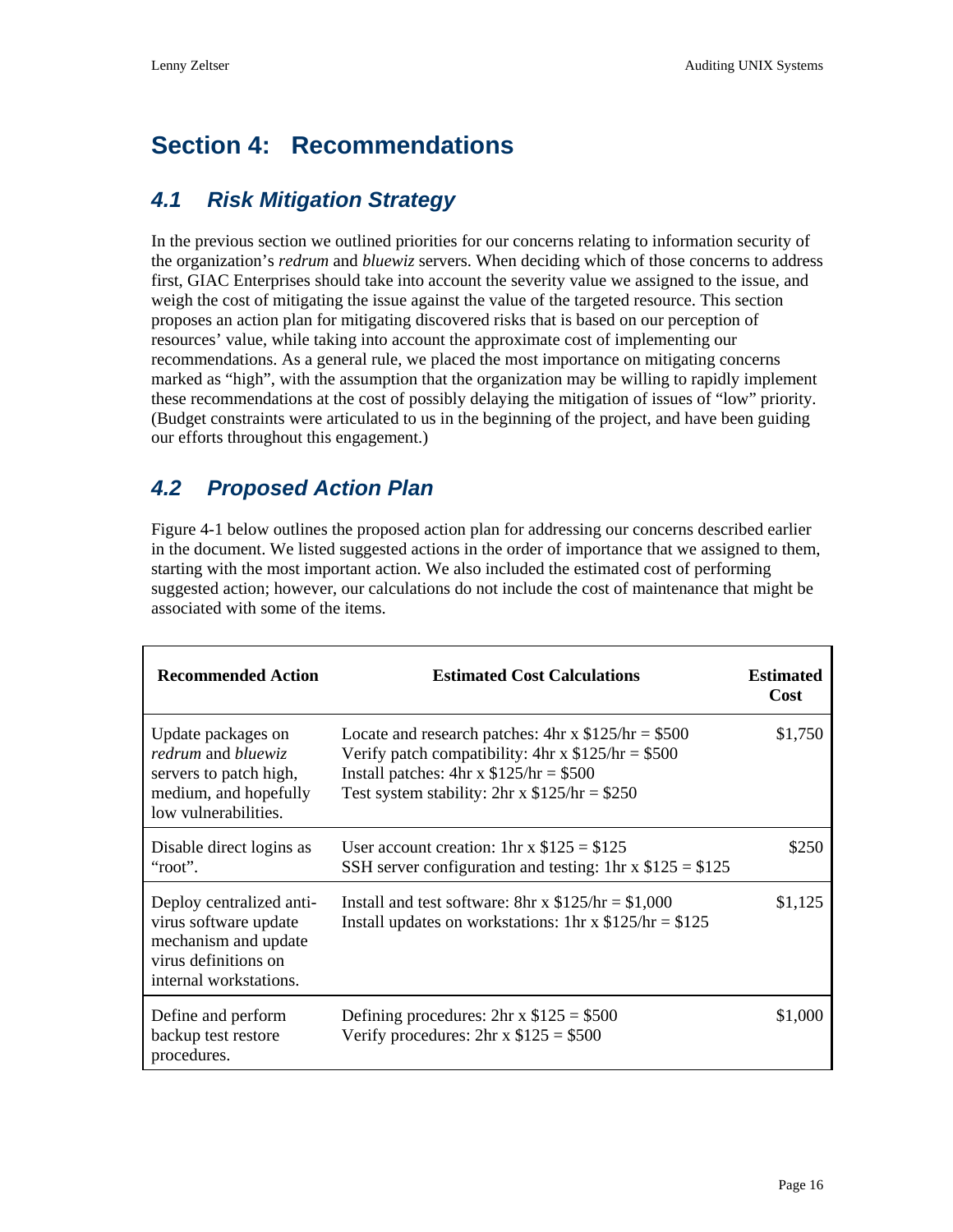| Employ SSL-protected<br><b>IMAP</b> functionality on<br>redrum.                                                            | Cost of Thawte 128-bit SSL cert for 1 year <sup>11</sup> = $$125$<br>Obtain and install SSL certificate: $3hr \times $125 = $375$<br>Enable and test SSL with WU imapd: $2hr \times $125 = $375$<br>Reconfigure user workstations: $4hr \times $125 = $500$                                                                                | \$1,375   |
|----------------------------------------------------------------------------------------------------------------------------|--------------------------------------------------------------------------------------------------------------------------------------------------------------------------------------------------------------------------------------------------------------------------------------------------------------------------------------------|-----------|
| Fine tune Apache and<br>BIND configurations.                                                                               | Perform additional research: 1hr x $$125 = $125$<br>Implement changes: 1hr x $$125 = $125$<br>Test configuration: $2hr \times $125 = $250$                                                                                                                                                                                                 | \$500     |
| Install and configure Big<br>Brother system<br>monitoring software on<br>redrum and bluewiz.                               | Install and test software on a lab: $$4hr \times $125 = $375$<br>Install software in production: $3hr \times $125 = $375$<br>Configure and test setup: $4hr \times $125 = $500$<br>Fine tune alert thresholds: $3hr \times $125 = $375$                                                                                                    | \$1,625   |
| Move publicly<br>accessible servers<br>(redrum and bluewiz) to<br>a dedicated screened<br>subnet.                          | Reconfigure PIX for new subnet: $2hr \times $125 = $250$<br>Install switch for new subnet: $0.5$ hr x $$125 = $63$<br>Move servers to new subnet: 1hr x $$125 = $125$<br>Configure and verify NAT on PIX: 1hr x $$125 = $125$<br>Reconfigure and verify PIX rule set: 1hr x $$125 = $125$<br>Test final configuration: 1hr x $$125 = $125$ | \$813     |
| Install Tripwire on<br>redrum and bluewiz.                                                                                 | Cost of Tripwire: Contact vendor for price quote<br>Install software: $2hr \times $125 = $250$<br>Configure software: $8hr \times $125 = $1,000$<br>Test configuration: $2hr \times $125 = $250$<br>Fine tune alert thresholds: $2hr \times $125 = $250$                                                                                   | $$1,750+$ |
| Initiate a project to<br>create documentation,<br>policies, and procedures<br>relating to security of<br>critical systems. | This is a significant undertaking, requiring careful<br>planning and well-defined goals and deliverables.                                                                                                                                                                                                                                  | N/A       |
| Remove unused<br>packages that are<br>unnecessary.                                                                         | Investigate ramifications of removal: $3hr \times $125 = $375$<br>Remove unnecessary packages: $2hr \times $125 = $250$<br>Test configuration: $2hr \times $125 = $250$                                                                                                                                                                    | \$875     |
| Maintain copies of<br>backup tapes off-site.                                                                               | This requires purchasing additional tapes and possibly<br>tape copying equipment. There are services that will<br>maintain tapes off-site in a highly secure manner.                                                                                                                                                                       | N/A       |
| Consider installing<br>network IDS                                                                                         | Cost includes hardware, software (could be free Snort),<br>configuration, testing, fine tuning, monitoring.                                                                                                                                                                                                                                | N/A       |
| Continue the process of<br>obtaining RAID for<br>servers.                                                                  | Already in progress and paid for.                                                                                                                                                                                                                                                                                                          | N/A       |

<span id="page-17-0"></span>*Figure 4-1*